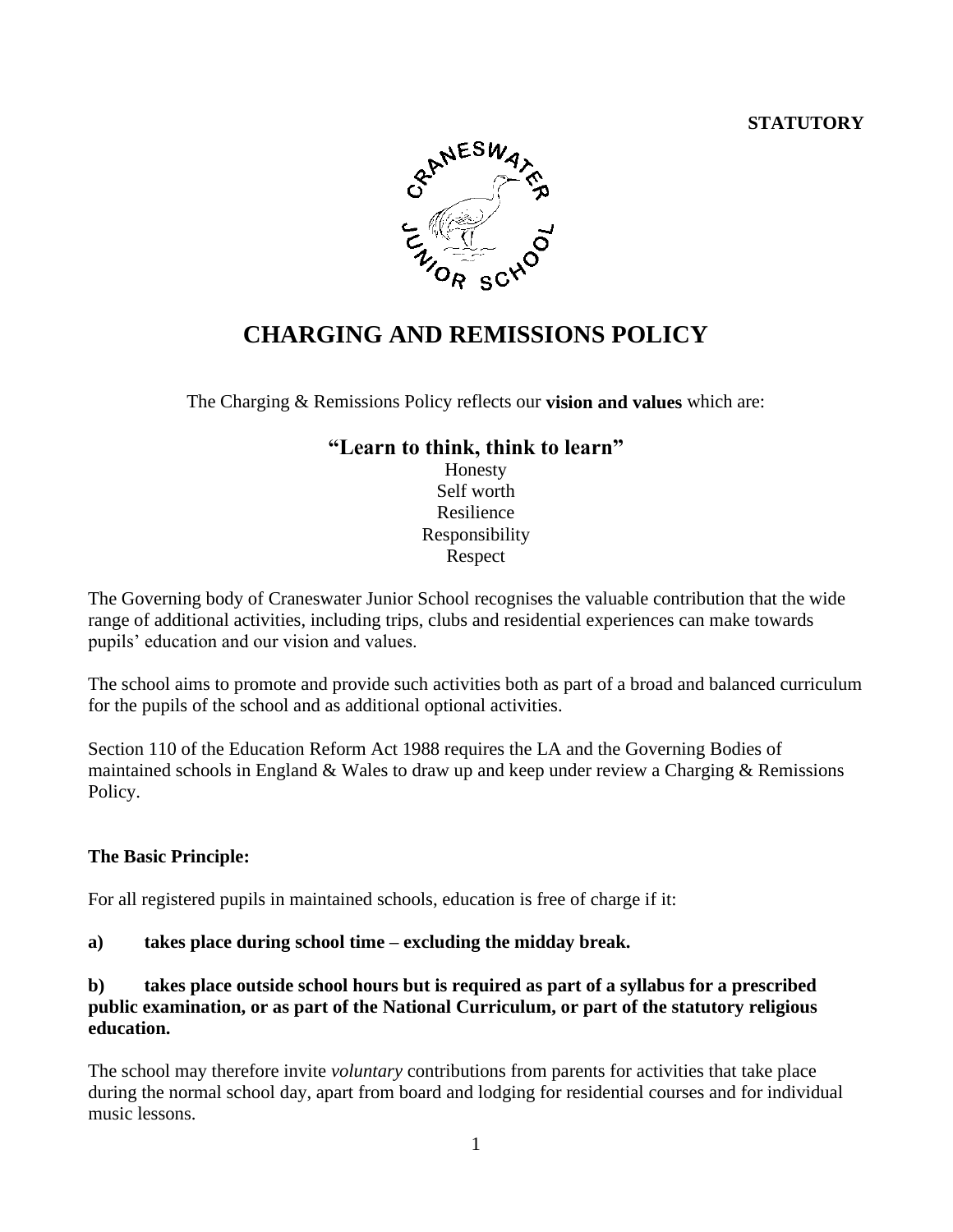## **CHARGES**

The governing body reserves the right to make a charge in the following circumstances for activities organised by the school:

## **School Journeys in School Hours**

The board and lodging element of approved residential activities deemed to take place in school hours. A charge will also be made for the travel costs. If using the school minibuses, this charge will cover petrol and a contribution towards the running costs, in line with PCC advice. A fund held by the School Association exists for replacing the minibuses.

## ▪ **Activities outside School Hours**

The full cost to each pupil of all approved activities deemed to be optional extras taking place outside school hours.

## ▪ **Individual Instrumental Tuition**

The cost to the pupil for providing any instrumental tuition not part of normal LA peripatetic provision. This charge is reviewed annually.

## **Charging in Kind**

The cost of materials, ingredients, equipment (or the provision of them by parents) for the following subjects: Design Technology, Science, Art/Craft.

The Governing Body reserves the right to charge or request voluntary contributions for ingredients and materials or require them to be provided if the parents have indicated in advance that they wish to own the finished product.

#### **Hire of School Minibuses**

Other schools or organisations hiring our minibus(es) will be charged according to the Minibus Conditions of Hire Policy.

#### **Other uses of the school**

Community groups use the school throughout the week. Charges will be agreed on an annual basis at the resources meeting where this policy is reviewed (see appendix of current uses and charges)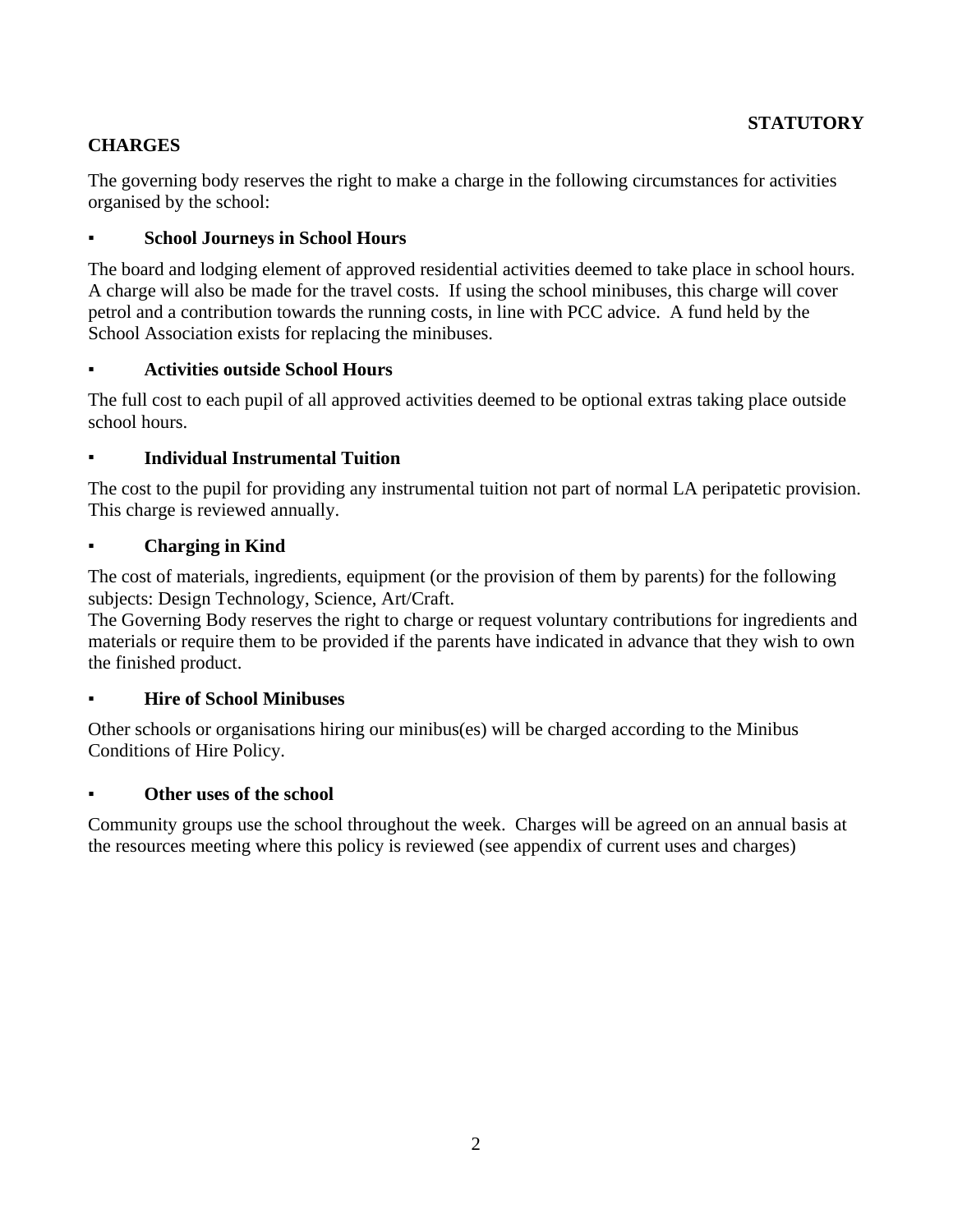#### **STATUTORY**

#### **General**

The Governing Body may from time to time, amend the categories of activity for which a charge may be made. Nothing in this policy statement precludes the Governing Body from inviting parents to make a Voluntary Contribution towards the cost of additional activities which take place in school time. Parents may be advised that the continuance of an activity may depend upon voluntary contributions, but once it has been decided to run such an activity no qualifying child will be excluded on the grounds of voluntary contributions. However, the school reserves the right to cancel or postpone an activity if insufficient funds have been raised and it is likely to result in an unreasonable financial burden upon the school's delegated budget.

#### **REMISSIONS**

Where a child is in receipt of FSM, the school will be able to subsidise the cost incurred for a residential visit, if a request for this is made in writing to the Headteacher. This is detailed in the school handbook.

*David Jones*

#### **Reviewing the policy**

Policy was approved by the Resources Committee on 12th May 2021 The Governing Body ratified the Policy on 26th May 2021 Review period : Annually Statutory policy Next Review: Summer 2022